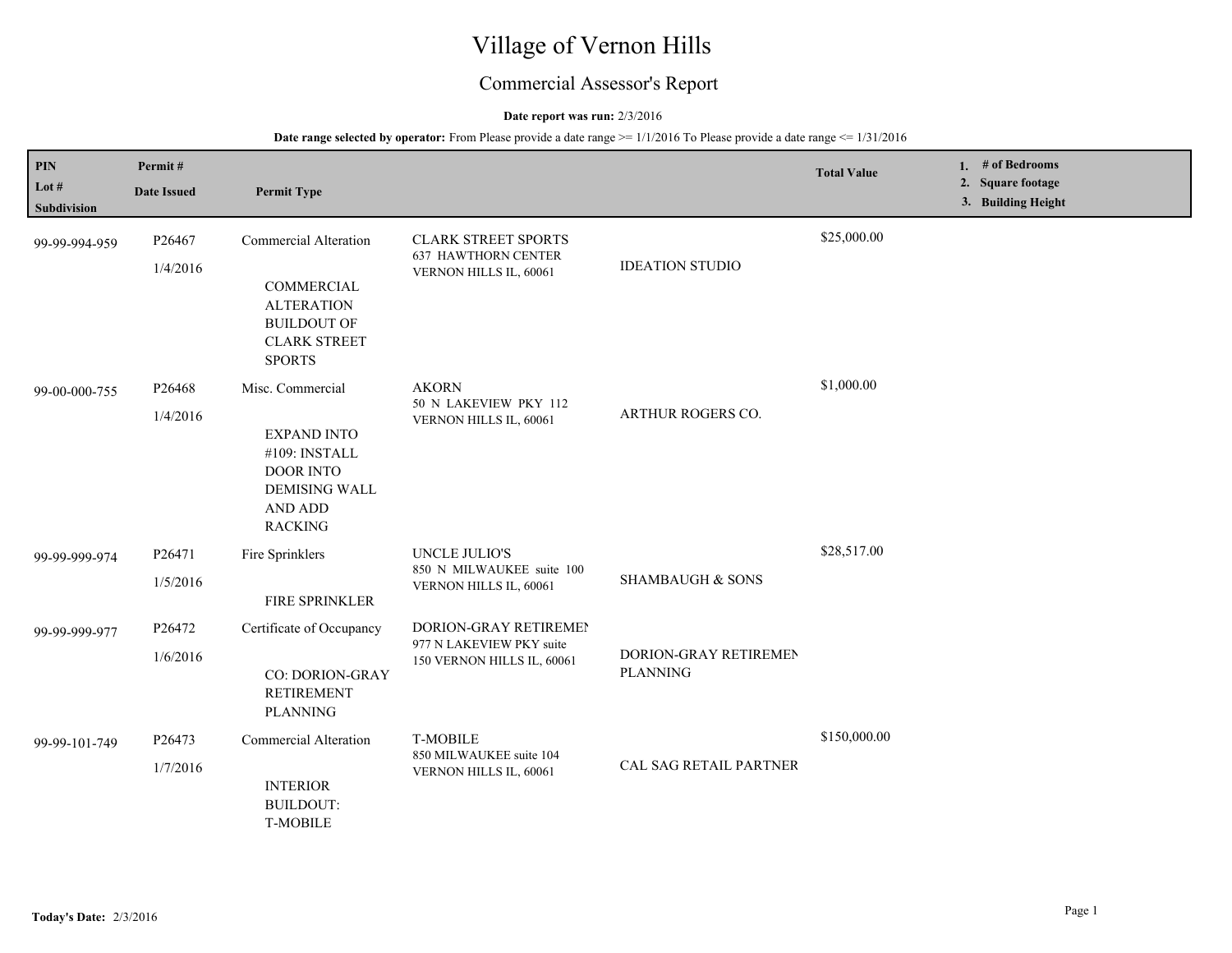#### **Date report was run:** 2/3/2016

## **Date range selected by operator:** From Please provide a date range >= 1/1/2016 To Please provide a date range <= 1/31/2016

| <b>PIN</b><br>Lot #<br>Subdivision | Permit#<br><b>Date Issued</b>   | <b>Permit Type</b>                                                     |                                                                                 |                            | <b>Total Value</b> | 1. # of Bedrooms<br>2. Square footage<br>3. Building Height |
|------------------------------------|---------------------------------|------------------------------------------------------------------------|---------------------------------------------------------------------------------|----------------------------|--------------------|-------------------------------------------------------------|
| 11-33-401-016                      | P26474<br>1/7/2016              | Sign<br>TWO TEMPORARY<br>V-GROUND SIGNS                                | VERNON HILLS COMMONS<br>850 N MILWAUKEE AV<br>VERNON HILLS IL, 60061            | <b>CENTRUM PARTNERS</b>    | \$2,500.00         | 3. 6.00                                                     |
| 15-05-200-024                      | P26478<br>1/7/2016              | Certificate of Occupancy<br><b>CO: AK HOMES</b>                        | <b>AK HOMES</b><br>135 TOWNLINE RD VERNON<br><b>HILLS IL, 60061</b>             |                            |                    |                                                             |
| 99-00-000-262                      | P26481<br>1/11/2016             | Voice/Data<br>VOICE/DATA/SOU<br><b>ND/PHONE</b>                        | <b>SWEET LORRAINE'S</b><br>375 N MILWAUKEE AVE<br>200 VERNON HILLS IL, 60061    | FORBEL ALARMS INC          | \$5,000.00         |                                                             |
| 99-00-000-242                      | P <sub>26483</sub><br>1/12/2016 | Fire Sprinklers<br><b>FIRE SPRINKLER</b><br>-MOD PIZZA                 | <b>MOD SUPERFAST PIZZA</b><br>701 N MILWAUKEE AVE<br>364 VERNON HILLS IL, 60061 | NOVA FIRE PROTECTION       | \$5,980.00         |                                                             |
| 99-00-000-242                      | P26484<br>1/12/2016             | Mechanical Hood<br>MECHANICAL<br>HOOD - MOD<br><b>PIZZA</b>            | MOD SUPERFAST PIZZA<br>701 N MILWAUKEE AVE<br>364 VERNON HILLS IL, 60061        | VP MECHANICAL              | \$2,600.00         |                                                             |
| 99-99-101-745                      | P26485<br>1/12/2016             | Fire Sprinklers<br>FIRE SPRINKLER                                      | NORTHWESTERN MEDICAI<br>850 MILWAUKEE suite 108<br>VERNON HILLS IL, 60061       | <b>USA FIRE PROTECTION</b> | \$49,020.00        |                                                             |
| 99-99-999-656                      | P26486<br>1/13/2016             | Fire Alarm<br><b>FIRE ALARM</b>                                        | <b>SAM'S CLUB</b><br>335 N MILWAUKEE AVE<br>VERNON HILLS IL, 60061              | <b>TELGIAN CORPORATION</b> | \$40,000.00        |                                                             |
| 15-05-200-024                      | P26487<br>1/13/2016             | Misc. Electrical<br>ADD CAN LIGHTS,<br>PENDANTS, MOVE<br><b>OUTLET</b> | <b>AK HOMES</b><br>135 TOWNLINE RD VERNON<br><b>HILLS IL, 60061</b>             | BLUE LINE ELECTRICAL       | \$6,000.00         |                                                             |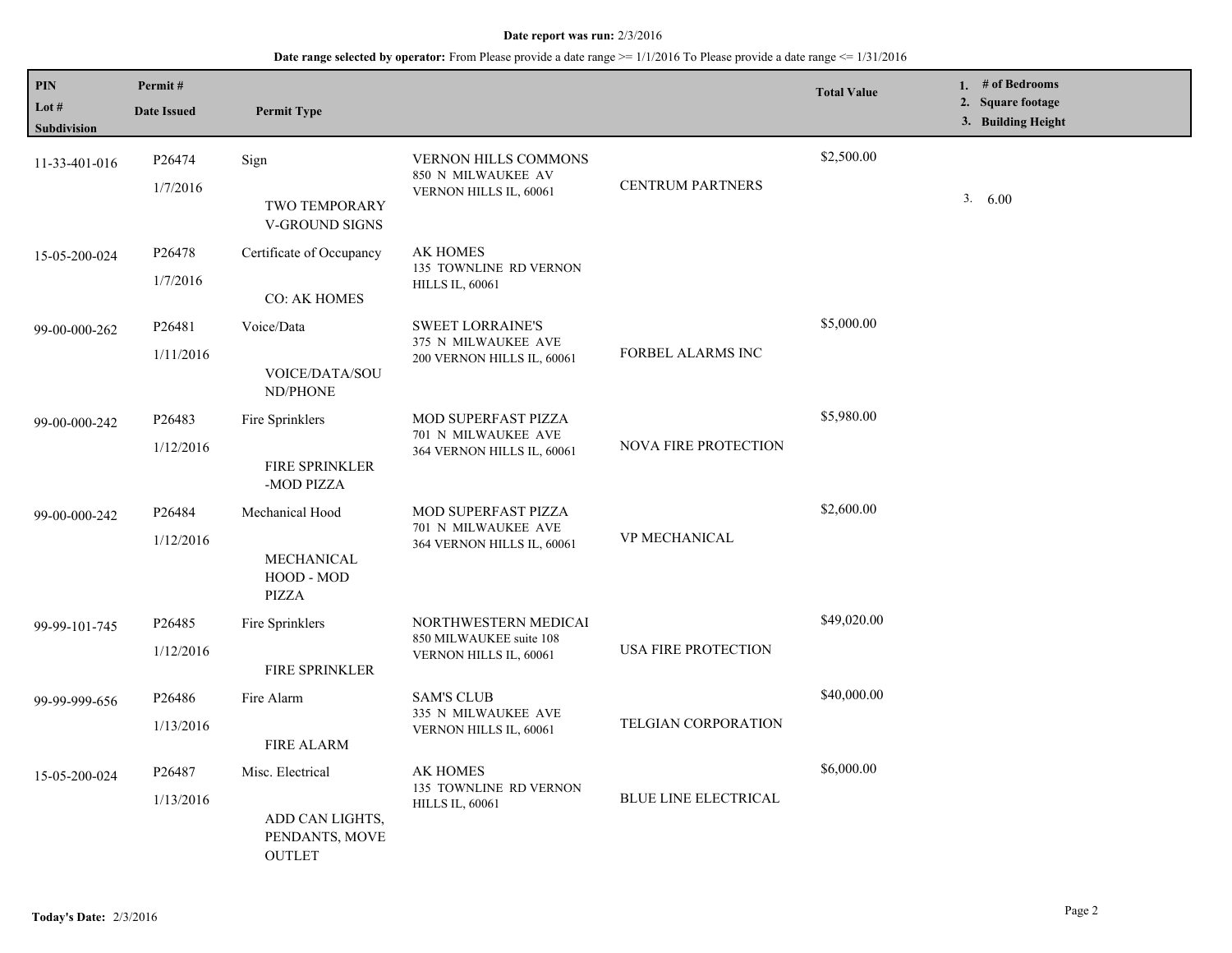#### **Date report was run:** 2/3/2016

### **Date range selected by operator:** From Please provide a date range  $\ge$ = 1/1/2016 To Please provide a date range  $\le$  1/31/2016

| <b>PIN</b><br>Lot $#$<br><b>Subdivision</b> | Permit#<br><b>Date Issued</b>   | <b>Permit Type</b>                                                                       |                                                                                    |                                         | <b>Total Value</b> | 1. # of Bedrooms<br>2. Square footage<br>3. Building Height |
|---------------------------------------------|---------------------------------|------------------------------------------------------------------------------------------|------------------------------------------------------------------------------------|-----------------------------------------|--------------------|-------------------------------------------------------------|
| 99-99-101-072                               | P26490<br>1/14/2016             | Certificate of Occupancy<br>CO: NEW<br>OWNERSHIP                                         | <b>COLD STONE CREAMERY</b><br>281 W TOWNLINE RD unit 110<br>VERNON HILLS IL, 60061 | COLD STONE CREAMERY                     |                    |                                                             |
| 99-99-999-300                               | P <sub>26491</sub><br>1/15/2016 | Commercial Alteration<br>COMMERCIAL<br>ALTERATION -R.K.<br>PHYSICAL<br><b>THERAPY</b>    | RHONDA KOTARINOS PHY<br>250 E CENTER DR suite 102<br>VERNON HILLS IL, 60061        | <b>250 EAST CENTER LLC</b>              | \$91,487.00        |                                                             |
| 99-99-999-300                               | P26492<br>1/15/2016             | Voice/Data<br>VOICE, DATA,<br><b>PHONE</b>                                               | RHONDA KOTARINOS PHY<br>250 E CENTER DR suite 102<br>VERNON HILLS IL, 60061        | RHONDA KOTARINOS PHYS<br><b>THERAPY</b> | \$100.00           |                                                             |
| 99-99-999-663                               | P26493<br>1/15/2016             | Certificate of Occupancy<br><b>CO-ELITE NAILS</b>                                        | <b>ELITE NAILS</b><br>107 TOWNLINE RD VERNON<br><b>HILLS IL, 60061</b>             |                                         |                    |                                                             |
| 99-99-994-675                               | P26496<br>1/19/2016             | Commercial Alteration<br><b>INTERIOR</b><br><b>BUILDOUT: THE</b><br><b>CLAIM COMPANY</b> | THE CLAIM COMPANY<br>506 HAWTHORN CENTER<br>VERNON HILLS IL, 60061                 | THE CLAIM COMPANY<br><b>RESTAURANT</b>  | \$250,000.00       |                                                             |
| 99-00-000-242                               | P26499<br>1/21/2016             | Voice/Data<br>LOW VOLTAGE -<br><b>MOD PIZZA</b>                                          | MOD SUPERFAST PIZZA<br>701 N MILWAUKEE AVE<br>364 VERNON HILLS IL, 60061           | ADT SECURITY SERVICES,                  | \$561.00           |                                                             |
| 99-00-000-262                               | P <sub>26503</sub><br>1/26/2016 | Sign<br>2 WALL SIGNS -<br><b>SWEET LORRAINE</b>                                          | <b>SWEET LORRAINE'S</b><br>375 N MILWAUKEE AVE<br>200 VERNON HILLS IL, 60061       | FIRST AD-COM                            | \$2,000.00         |                                                             |